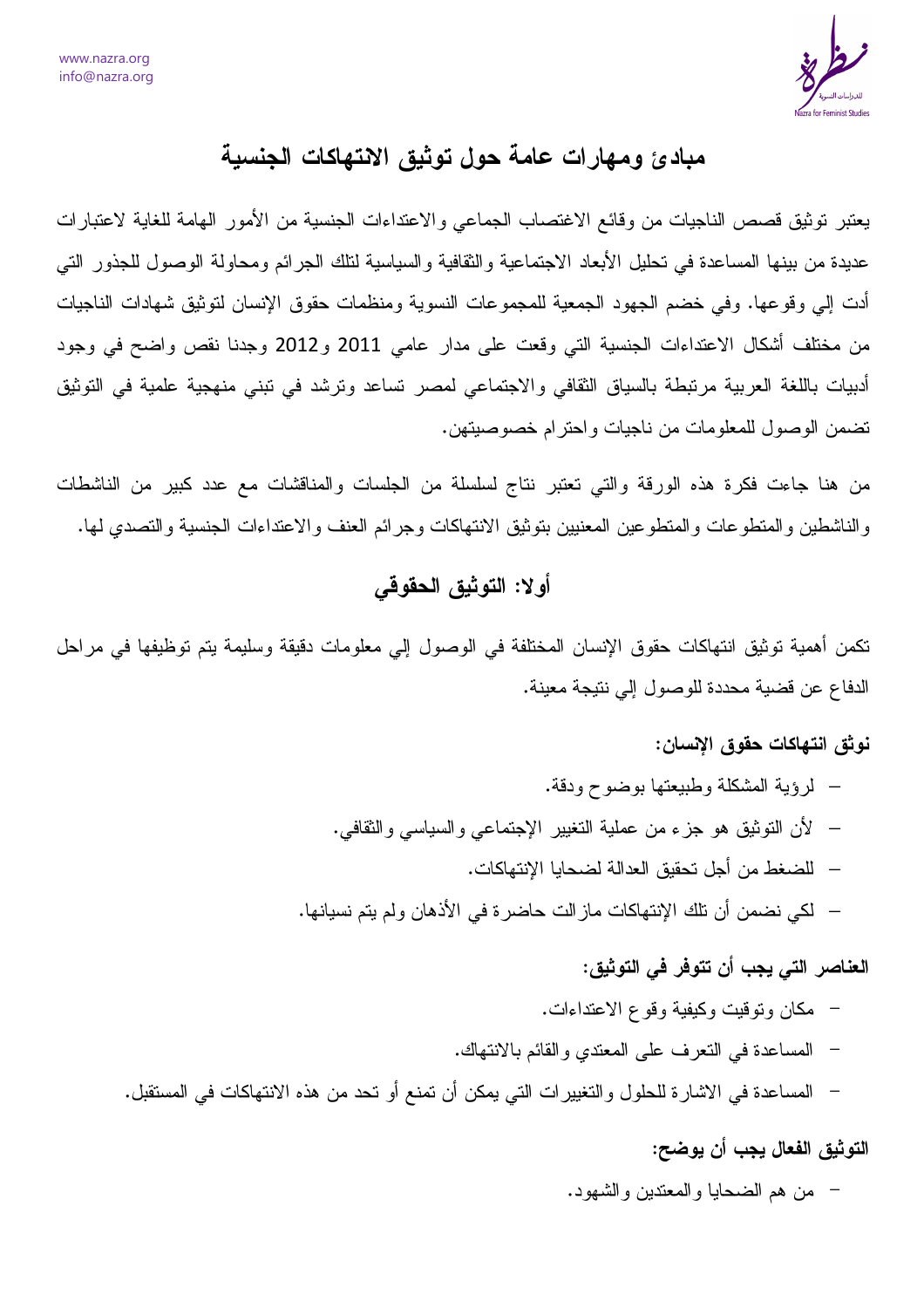

- ماذا حدث وكيف.
- أين وقع الاعتداء.
- متى وقع الاعتداء.

هناك ثلاثة أنواع رئيسية من التوثيق:

– التوثيق الإحصائي: و هو تحليل الأعداد و الأر قام الإجمالية. النوثيق السردي: تفصيل للشهادات والروايات الفردية للاعتداءات. – التوثيق العلمي: الذي يتضمن أدلة طبية وتقارير الطب الشرعي.

وفي معظم الأوقات بتم اختيار النوع الأفضل للتوثيق وفقا لطبيعة ونوعية الانتهاكات. فعلى سبيل المثال، في حالة حوادث الاغتصاب والاعتداءات الجنسية التي وقعت في ميدان التحرير والشوارع المحيطة به منذ 23 نوفمبر 2012 وحتى بدايات فبراير 2013 سوف يكون من الصعب الاعتماد على التوثيق الإحصائي بسبب عدم وجود رصد حصري لعدد الناجيات ومع جهود المنظمات الحقوقية في النوثيق فإن هناك حالات لم يتم النوصل إليها. وهنا نأتي أهمية التوثيق السردي الذي يعتمد على شهادات الناجيات والشهود لأن ذلك النوع من التوثيق يمنحنا القدرة على رؤية السياق السياسي والإجتماعي.

## ثانيا: أساسيات عملية التوثيق

- في حالات الطوارئ، يجب أن يكون أول ما يقدم ويتوفر للناجيات من الاغتصاب أو العنف الجنسي هو الفحوصات الطبية، وبعد ذلك بِأتـي دور الدعم النفسي.
- بعد الانتهاء الفحوصات الطبية والنفسية، تأتي خطوة سماع شهاداتهن عما حدث لهن في حالة استعدادهن للحديث.
- يجب أن ننتبه أن مقابلتنا مع الناجيات التي تهدف إلى التوثيق قد الفرصة الأولى لهن لرواية قصتهن عما حدث لشخص بثقن به.
- يجب أن ننذكر عند القيام بالتوثيق أننا لسنا وكلاء نيابة أو محللين وأن مهمتنا الأساسية هي مساندتهن والوقوف الي جانبهن.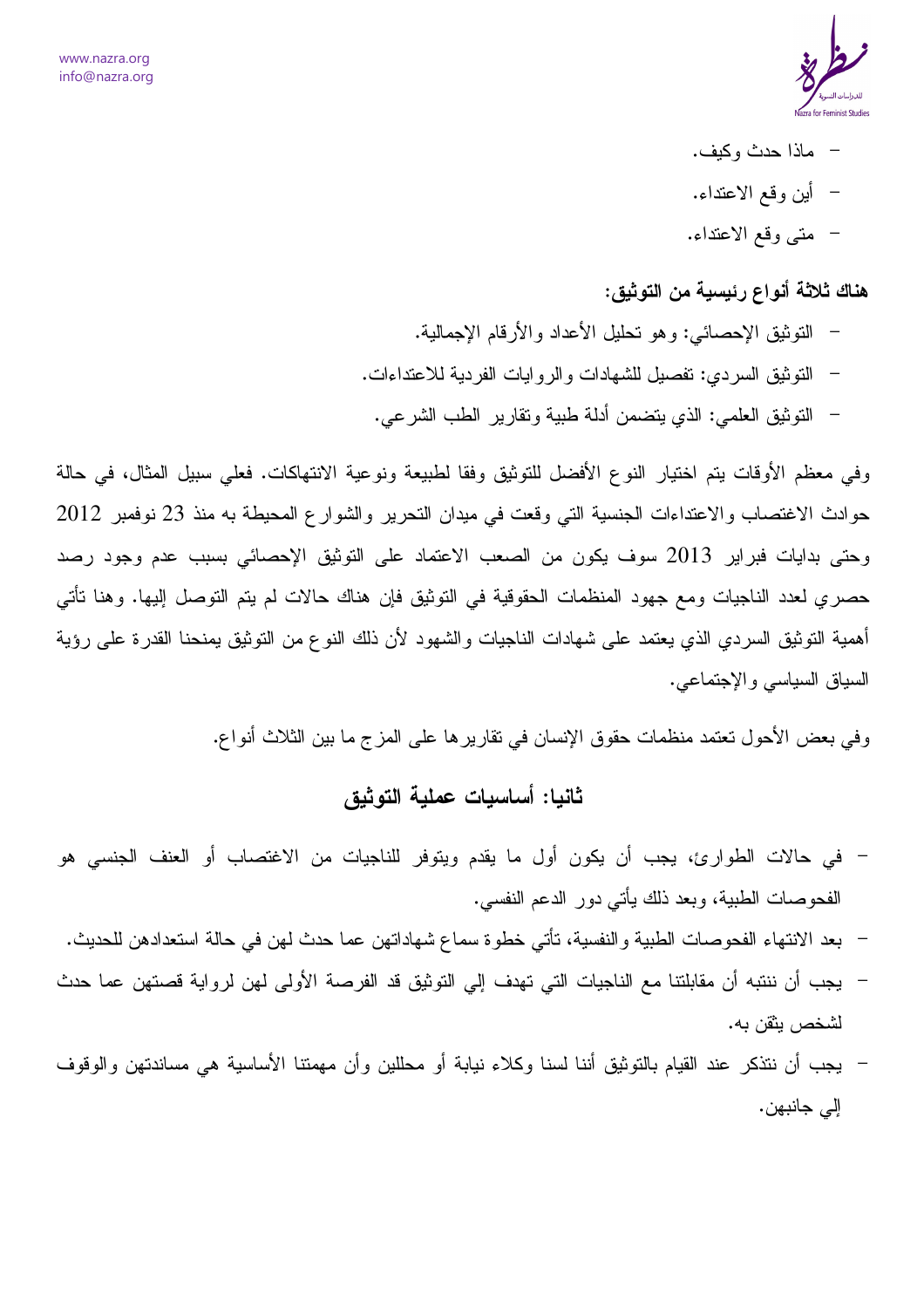

كل مقابلة ينبغي بقدر الإمكان أن تجيب على خمسة أسئلة أساسية: من (كل ما يمكن أن يقال عن الناجية والمعتدي والشهود).  $\!1$ 2- ماذا حدث (طبيعة الاعتداء). 3– أبن حدثت الواقعة. 4- متے حدثت.

- 5- كيف حدثت (رواية مفصلة عن الحدث).
- بما أنه لا يجوز أن نتعامل مع الناجيات على أنهن مجرد ضحايا فإنه لا يجوز أن نسألهن فقط عن وقائع ما حدث لمهن من انتهاكات جنسية ويفضل أن نحاول اجراء محادثات معهن عن حياتهن بشكل عام وليس فقط تفاصيل الاعتداء.
	- يجب أن نشعر الناجيات بأننا مهتمون بهن كأشخاص وليس كحالات وبيانات نوثقها.
- اجراء أحاديث عامة مع الناجيات قد يكون فرصة مناسبة للنعرف على معلومات أساسية مثل ناريخ ومكان الولادة، محل الإقامة ، المهنة....الخ.
	- يفضل أن ندعهن يروين القصة في البداية.
- يجب أن ننتبه إلى أن تجربة معظم الناجيات اللاتي تعرضن لتلك الانتهاكات تكون بمثابة نقطة فاصلة وعنيفة في حياتهن.
	- منح الناجيات الفرصة لسرد القصة بالطريقة التي يفضلنها قد يكون شيئا مفيدا وفعالا في تعافيهن.
		- يفضل التعامل دائما كما لو كنا أول شخص يسمع الشهادة وأن نتعامل مع ذلك باحترام.
- يفضل تدوين الملاحظات بعناية وحرص حتى نتمكن من العودة وملء التفاصيل التي نود استكمالها والأجزاء المنسىة.

#### التفاصيل مهمة للغاية:

- فإنها قد تساعد على تحديد هوية المعتدي (مثل لون الملابس، الأماكن المحيطة بمكان الإعتداء).
- التفاصيل يمكن أن تساعد على توضيح الحقائق فكلما ز ادت التفاصيل كلما أصبحت الشهادات أكثر وضوحا وإقناعا وكلما زادت إمكانية إثبات صحة ما ورد في الشهادة.
- يفضل السؤال عن النفاصيل بطريقة حساسة وسلسة، وأن نتوقف فورا إذا أحسسنا أن الأسئلة أصبحت غير مريحة لهن.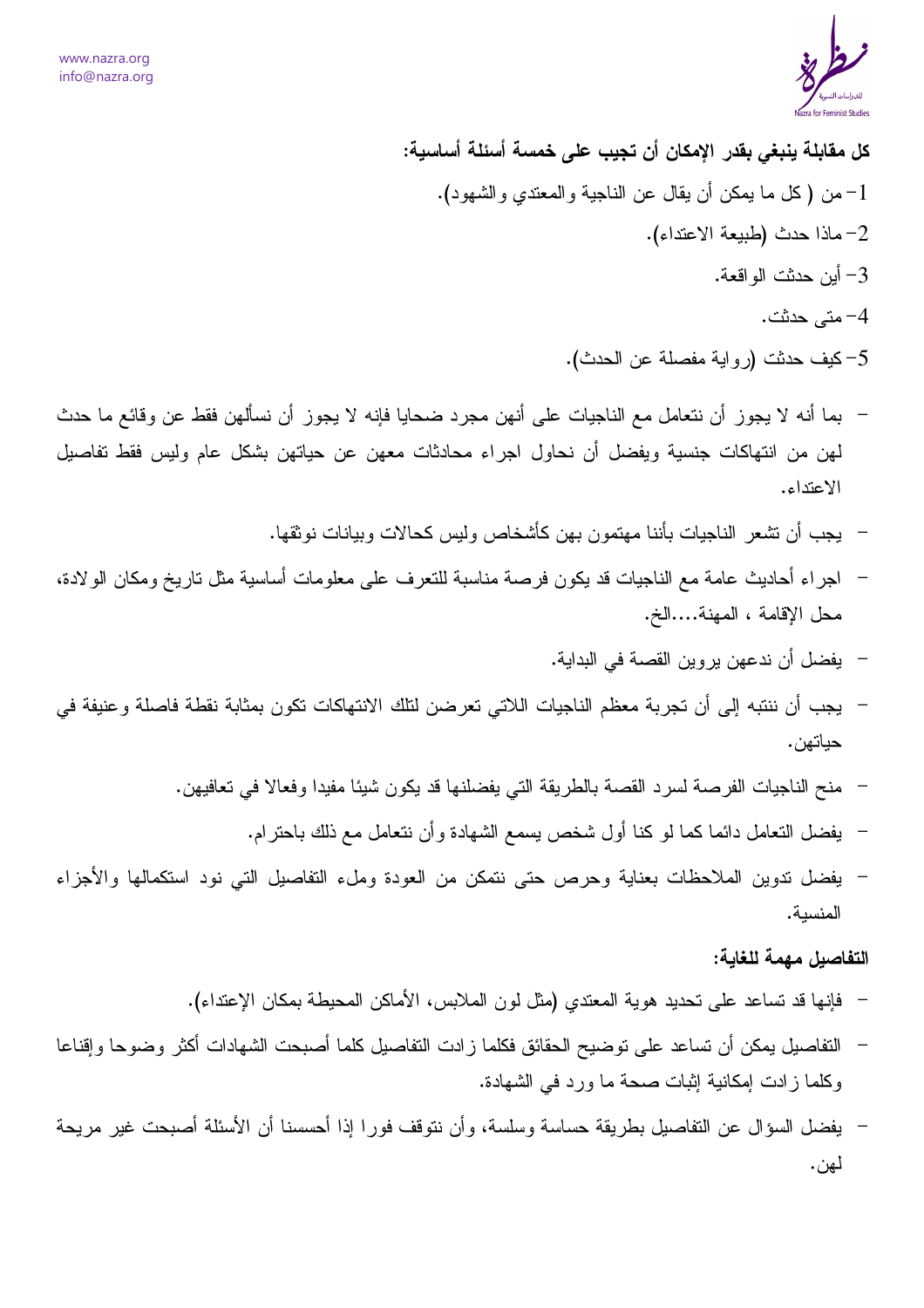

- يجب أن نضع في اعتبارنا أن الناجيات هن المركز الذي ندور حوله الشهادات، وبالتالي لا يجوز إقحام الانحياز أو الآراء أو القصص الشخصية أثناء توثيق الشهادات.
	- يفضل أن نتعاطف، ونظهر اهتمامنا، ونستمع بشكل جيد وحقيقي.
- الناجيات التبي نتم مقابلتهن يحتجن منا إلىي إظهار الدعم والاهتمام، وليس إلىي غضبنا، وبالتالبي لا يجوز بأي شكل من الأشكال أن نعبر عن غضب أمامهن فهذا آخر شيء قد يردن أن نشاركه معهن ويتعرضن له.
	- يجب الحصول على موافقة صريحة من الناجية التي نحاور ها في البداية.
- يفضل أن نقول للناجيات بدقة كيف سنقوم باستخدام معلوماتهن، إذا كان الغرض هو النشر فلنشرح الطريقة والأليات التي سيتم بها نشر الشهادات. يفضل أيضا أن نكون نقوم بتوضيح من سيقرأ شهاداتهن ونفس الشيء بالنسبة للنتائج والعواقب المحتملة.
	- يفضل أن يقمن الناجيات باختيار الطريقة الأنسب لهن للتعامل مع معلوماتهن الشخصية، فهناك أكثر من طريقة: 1- استخدام أسمائهن في النقرير وأي معلومات شخصية أخرى بشكل واضح. - نشر شهاداتهن بدون ذكر أسمائهن وبعض تفاصيل الهوية. $-2$ – استخدام الشهادة فقط فيما بين أفراد المنظمة أو المجموعة التي تقوم بتوثيق الشهادة.  $\, -3\,$
- بالنسبة لأغلب الناجيات، استعادة شعور السيطرة على أجسادهن وحياتهن جزء أساسى من عملية خروجهن النفسي من واقعة الانتهاك أو الاغتصاب ولذلك ينبغي أثناء المقابلة أن نحترم رغباتهن دائما وأن نحقق ذلك من خلال منحهن أقصبي قدر من السيطرة على ما يقلن دون أي تدخل منا.
- يجب أن نقوم بمقابلة النساء الناجيات من الاعتداء الجنسي نساء، وأن يقوم الرجال بمقابلة الرجال، إلا في حالات نادرة عندما نكون المقابلة عاجلة وطارئة ولا بوجد بدائل أخرى.

اذا كانت الضحية من متحولي النوع الاجتماعي –أي رجل يفضل تقديم نفسه اجتماعيا كامرأة أو امرأة تفضل تقديم نفسها اجتماعيا كرجل– ينبغي إجراء المقابلة من قبل النوع الاجتماعي الذي يفضلون أو يشعرون بالراحة في التعامل معه سواء كان رجلا أو امرأة.

> – يفضل إجراء المقابلة في مكان هادئ و آمن. – في حال الاستعانة بمترجمين أو بمترجمات يفضل أن يتصفوا بـــ: . التعاطف $-1$ الترجمة بدقة عالية. $\,$ -  $-2$ 3– تفهم ظروف الناجيات وبالنالـي الالنزام السرية.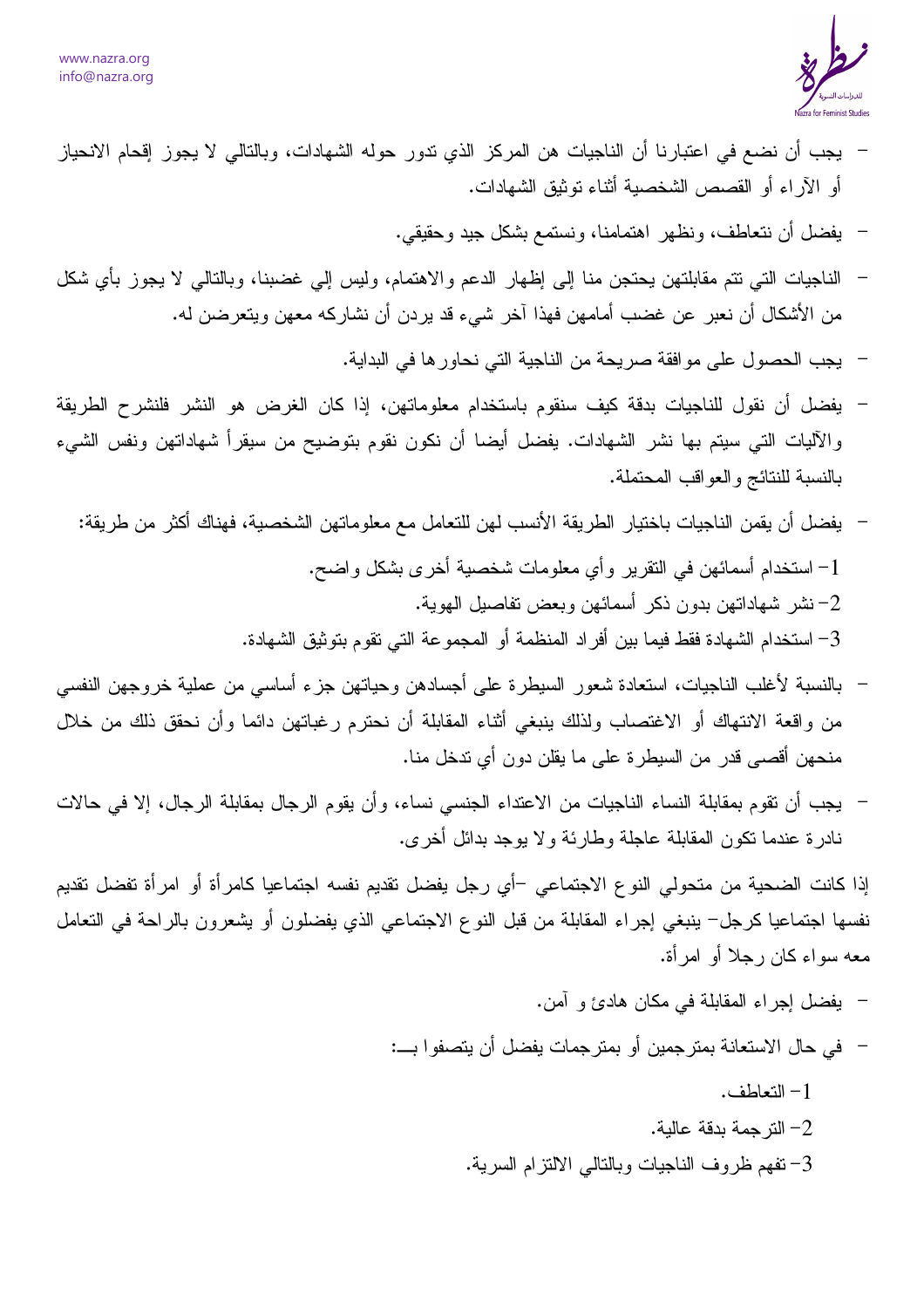

- يفضل التحدث مع الناجيات واحدة نلو الأخر على حدى، وإذا استدعت الضرورة إجراء المقابلة مع مجموعة من الناجيات لأى سبب من الأسباب يتعين وضع فواعد مشتركة للسرية والسلامة، والتأكد من منح جميع الناجيات الفر صنة الكاملة للتحدث عما تعر ضن له.
- يفضل ألا يكون هناك حواجز بيننا وبين الناجيات وبالنالي يفضل عدم الجلوس وراء مكتب و ضبط اللغة لنتاسب لغة الناجية نفسها وبالشكل الذي يجعلها نتجاوب براحة نامة.
	- لا يجوز أن نوجه للناجيات أي أسئلة تحمل في طياتها حكم شخصي، مثل لماذا لم تفعلين كذا.
		- لا يجوز منح الناجيات أي وعود لن نستطيع الإلتزام بها.
- فيما عد الحالات التي نضطر فيها لتوثيق شهادة أكثر من ناجية في نفس الوقت والمكان، لا يجوز النلميح لأي معلومة اكتسبناها من مقابلة سابقة أبدا فهذا يرسل للناجيات رسالة واضحة بأنه لا يمكن الوثوق بنا.
- يفضل نجنب الأسئلة التي نبدأ بــ "لماذا"، فهي دائما إما نحمل إشارات بإلقاء اللوم على الناجية مثل: لماذا ذهبت لميدان التحرير – لماذا لم تهربي – لماذا قمت بارنداء تلك الملابس، أو أنها تعطي إيحاء بأننا نطلب منها التكهن بِأَشْيَاءِ لا تعرَّفِها مثل: لماذا برِّ أيك إختار وكي – لماذا لم يساعدك أحد.
	- في البداية يفضل بقدر الإمكان أن ندع الناجية تروى ما حدث بدون مقاطعة أو ندخل.
- يفضل ملاحظة الأجزاء التي نتأثر الناجية أثناء ذكرها عاطفيا وأن نعود إلى نلك النفاصيل بحذر وحساسية شديدة في حالة ضرورة.

أشياء يفضل عدم فعلها:

1– أن نسأل أسئلة صادمة أو جار حة، مثل: هل فعل الضبابط كذا فعلا.

- 2– أن نبادر الناجية بالسؤال إذا أحسسنا بجزء مفقود من الرواية، ويفضل بدلا من ذلك أن نحاول العودة إلى هذا الجزء بطريقة نضمن الاحترام ونتم عن تفهمنا وإدراكنا لحساسية الموقف كأن نقول "أعلم أن ما حدث ذلك اليوم من الصـعب جداً لك أن نتحدثـي عنـه، وأنـا أتفهم ذلك نمـامـا، ولكن أريد فقط أن اسأل إذا كـان هناك أي شيء آخر تودين أن تخبريني به".
- 3- في بعض الأحيان (على سبيل المثال مع الأطفال) يفضل طلب رسم صورة بدلا من التحدث عن قصة مؤلمة لأن هذا يجعل عملية النوثيق أكثر فعالية.

معايير متعلقة بالوقت:

– يفضل ألا نتأخر عن الموعد، و ألا نغضب إذا تأخر ت الناجية.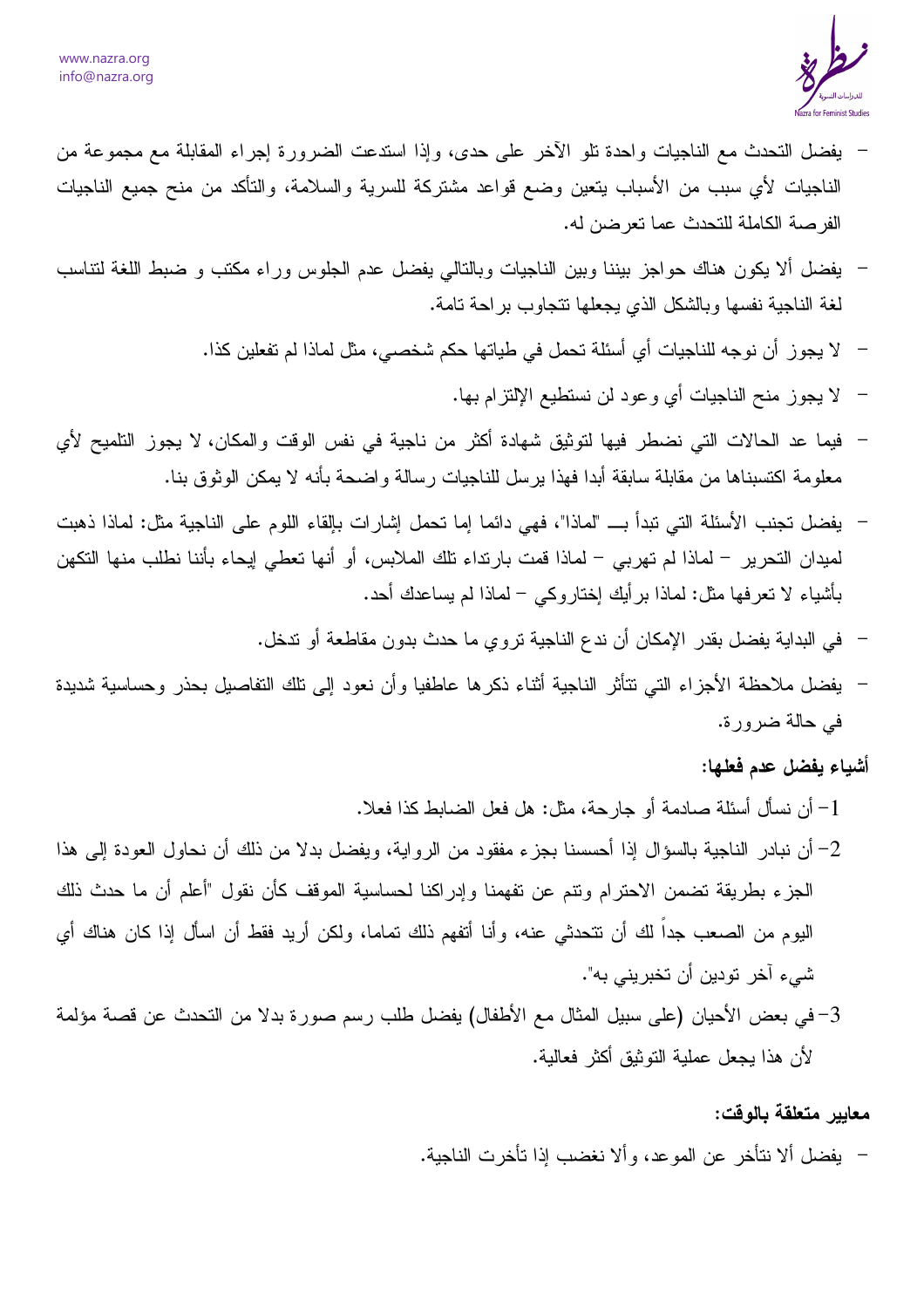

– يجب ألا نتعجل فالمقابلة الناجحة تستغرق على الأقل ساعتين.

- يفضل ترك بعض الوقت في النهاية لإجابة أي أسئلة لدينا أو لدى الناجية، أو لنرى إن كنا سنحتاج إلى إحالة الناجية إلى أطباء أو أخصائيين نفسيين مثلاً أو إلى محاميين من أجل استشارة قانونية.
- إذا كنا تحت ضغط وقت ضيق، أو إذا كنا نجري المقابلة في السجن و لدينا 15 دقيقة فقط مثلا، يجب شر ح الوقت المناح من البداية وأن نطلب من الناجيات محاولة رواية القصة في 10 دقائق وأن نترك 5 دقائق أخرى للأسئلة.

### ملحوظة: ليست كل الشهادات موثوق في صحتها

فبجانب نسيان بعض الوقائع أو تأثير الصدمات النفسية، بعض الناجيات قد يبالغن أو حتى يكذبن في رواياتهن ولكن علينا أن نتذكر أننا لسنا وكلاء نيابة وبالتالي لا يجوز استجواب من نحاورهن ولكن في الوقت نفسه لا يجوز مساعدتهن بالتظاهر بأننا لم نلاحظ السهو/التناقضات والأشياء التبي لا تبدو صحيحة أو منطقية لأنه إذا لم نلفت إنتباههن إليهم، شخص آخر سبفعل ذلك.

– بشكل عام، يجب عدم اتهام أي ناجية بالكذب فمهمتنا هي مساعدتهن على التعبير عن الحقيقة كما يرونها وفي إذا شعرنا أن المقابلة التي قم بإجرائها غير موثوق فيها يمكننا ألا نستخدمها.

ملحوظة: يفضل أن نقوم بإعداد ببعض وسائل الاتصال والبيانات الخاصة بمصادر مختلفة

1– منظمات ومجموعات وأفراد عاملين في مجال الدعم القانوني. منظمات ومجموعات نشطاء لدعم القضية ما أو متابعتها.  $\!-2$ منظمات ومجموعات وأفراد عاملين في مجال الرعاية الطبية والنفسية. $\, -3\,$ 

#### الصدمة:

- قد تتسبب رواية القصة في إصابة الناجيات بصدمة أخرى و هذا يستدعى أهمية وجود بعض الأطباء والأخصائيين " النفسيين.
- 2– قد نصاب بأذى أو ألم نفسى عند سماع الشهادة أو سلسلة من القصص، لذا يجب أن نأخذ ذلك الأمر في الاعتبار قبل النعامل مع مهمة كهذه ويفضل الحديث مع استشاري أو استشارية نفسية قبل القيام بالنوثيق. 3–ليس علينا محاولة الظهور بمظهر الأقوياء من أجل الآخرين. 4– يفضل أن نكون حساسين ومنتبهين للغة الجسد سواء من جانبنا أو جانب الناجيات. 5– يفضل أن نكون منتبهين دائما لأي علامات تدل على عودة الصدمة للناجية مرة أخرى: . ' \_-= A • . < • تردد واضح وقوي.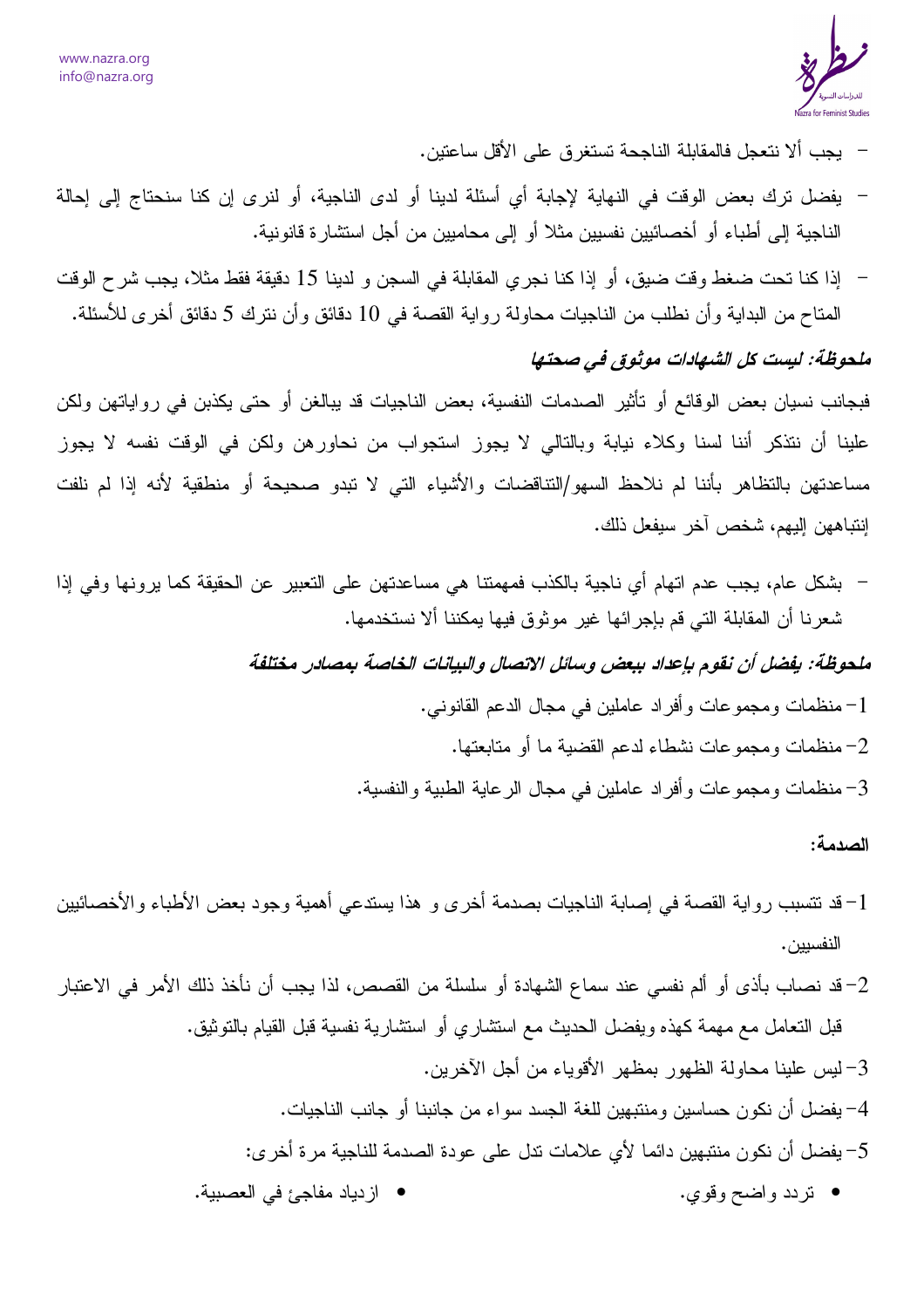

- عدم القدرة على الكلام. • العرق.
	- النتفس السريع أو صعوبة النتفس.

• النظر بعيدا أو لأسفل.

6– يفضل سؤال الناجية إذا كانت تريد التوقف وأن نخبرها بأنه يمكننا البدأ من جديد في وقت لاحق ويجب إذا أحسسنا أن الناجية تعاني من ضغط/إجهاد شديد أن نوقف المقابلة فور اً.

7– من الممكن أن نصاب نحن بصدمة نفسية أثناء المقابلة، كيف نتغلب على هذا بفاعلية:

- إذا كان هناك عدة أشخاص يعملون على النوثيق، يفضل أن نتحدث إلى بعضنا البعض وأن ننظم حلقات دعم للنعبير ً عن مشاعر نا و أر ائنا حول المقابلات بشكل منظم.
	- يجب أن نتذكر أنه قد تتراكم لدينا مشاعر غضب، يمكن مشاركتها فيما بيننا
	- يفضل أن يكون لدينا طبيب نفسى يعمل مع المجموعة وأن يكون مستعد للعمل مع الأفراد.

## ملحوظة: بالرغم من أنه يجب ألا نقطع وعودا كاذبة إلا أنه في الوقت نفسه يجب ألا ننهي مقابلتنا بمشاعر العجز

- يفضل سؤال الناجيات عن رأيهن فيما نستطيع نحن أو نشطاء ومجموعات أخرى فعله للحد من تلك الانتهاكات، من الممكن أن تكون لديهن أفكار لم تخطر في بالنا من قبل.
- بفضل أن نطلب من الناجيات اللاتي تمت مقابلتهن (إذا كان ذلك مناسبا) إخبارنا بما يردن القيام به أو يستطعن القيام به لتغيير وضعهن الحالي.

## ثالثا: جمع أدلة الطب الشرعي من الناجيات من الإغتصاب أو الإعتداء الجنسي

يتسم الفحص الذي يتم من قبل الطب الشرعي للناجيات من الإغتصاب أو الإعتداء الجنسي بأهمية شديدة للغاية فهو يختلف تمام الإختلاف عن أي فحوصات طبية أخرى يتم إجرائها للناجيات لأن الهدف من وراء تدخل الطب الشر عي دائما ما يكون بحث تفصيلي عن أدلة يمكن أن تستخدم للتحقيق في الإعتداء.

بشكل عام هناك مراحل وطرق طبية مختلفة لفحص الناجيات من الاغتصاب أو الاعتداءات الجنسية من بينها: 1– تقبيم للإصابات الجسدية الحادة عن طريق طبيب طوار يء.

2– التقييم الجسدي والنفسي والعلاج من قبل فريق طبي، بما في ذلك أطباء مدربين لفحص الاعتداء الجنسي وأخصائيين إجتماعيين ونفسيين لحالات الاغتصاب.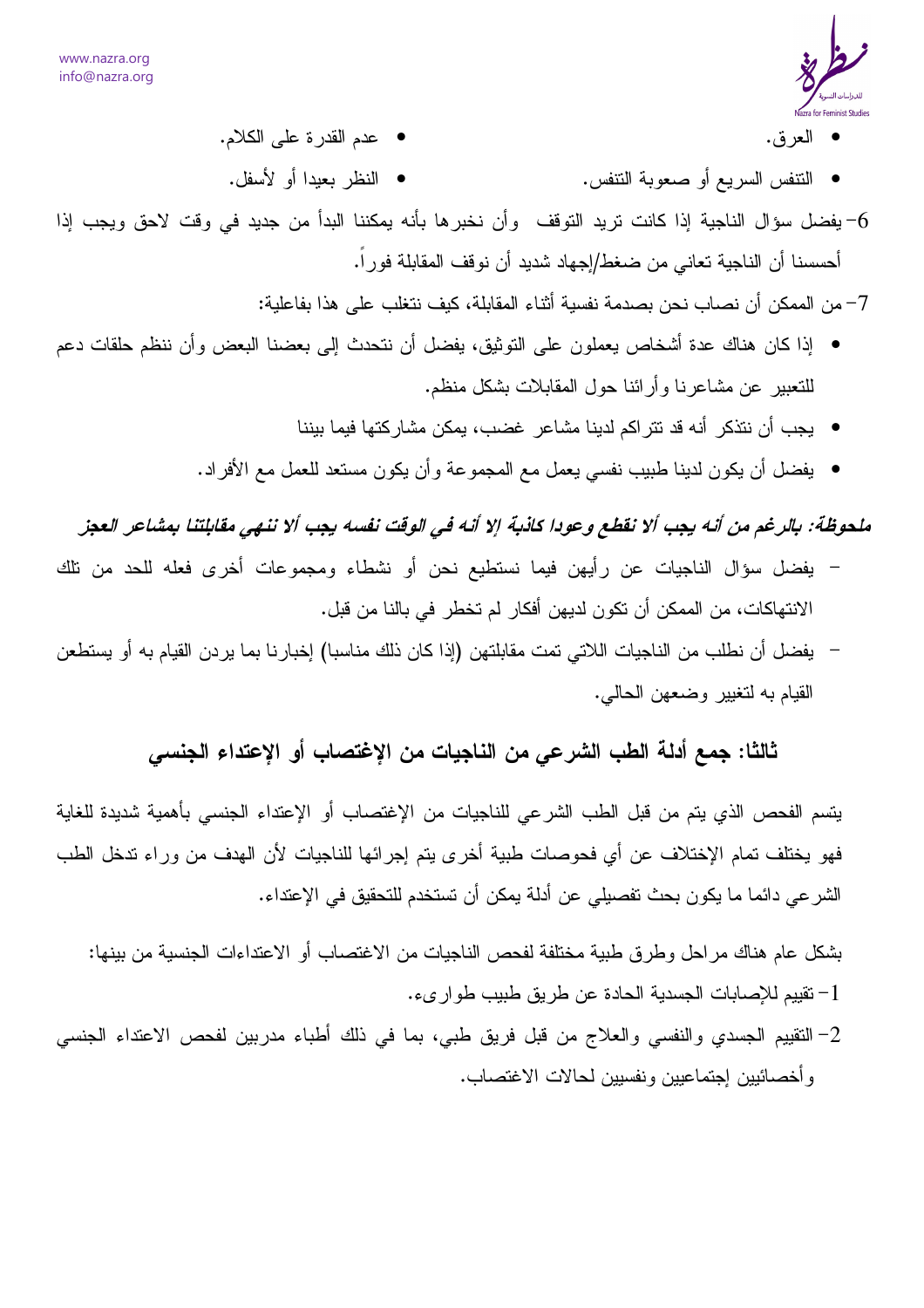

• إبلاغ الناجية أن يمكنها إنهاء الاختبار في أي وقت.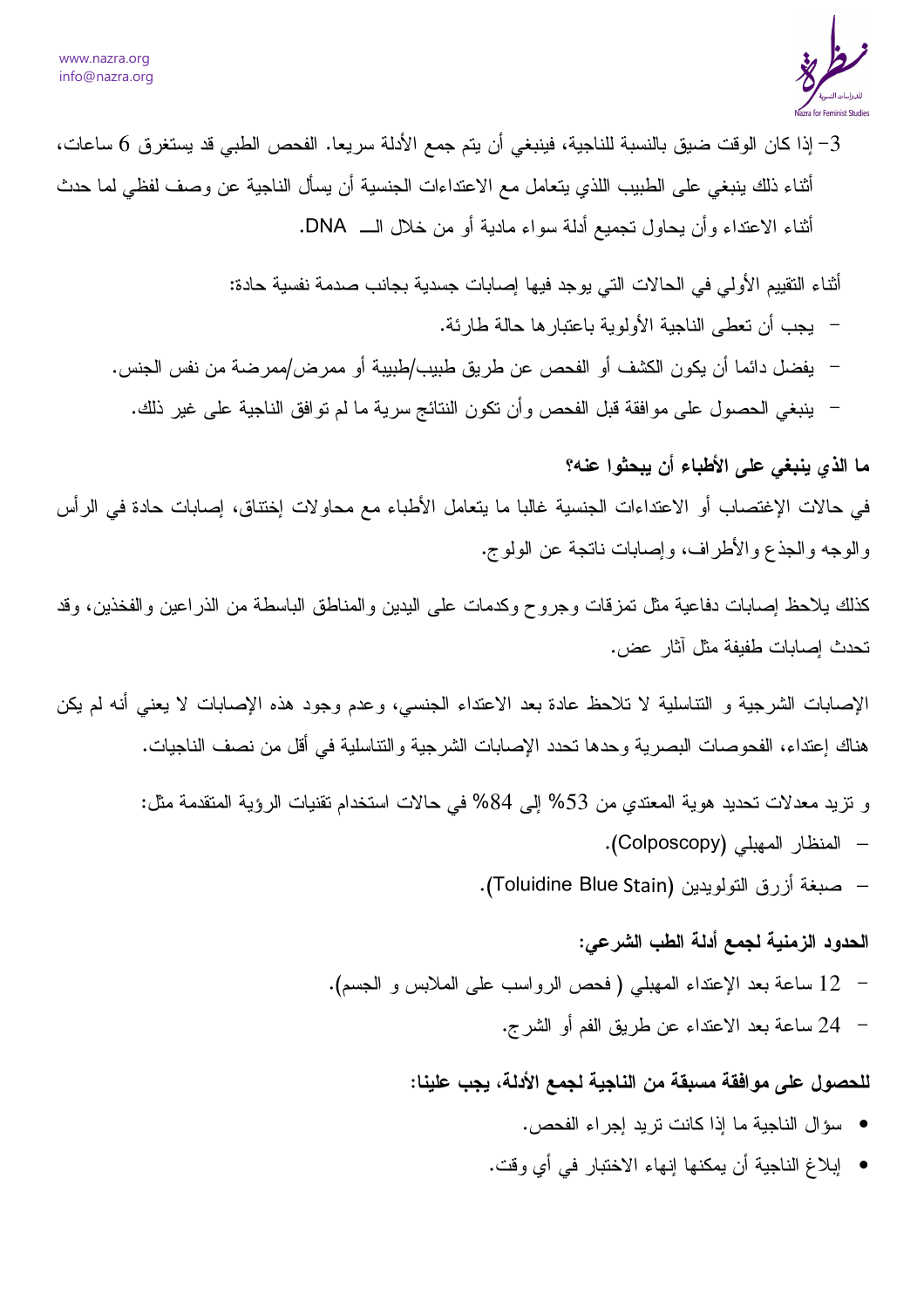

- شرح الغرض من الفحص مثل جمع الأدلة، حساسية الوقت... الخ.
	- لا تتحمل الناجية أي تكاليف للفحص.
- شرح الفوائد من جمع الأدلة الآن (وهذا لا يعني أنه يجب على الناجية رفع قضية جنائية مثلا، ولكن يبقى الخيار لديها متاحا دائما).
- موافقة الناجية يجب أن تكون هي مرجعيتنا الأولى والأخيرة. وبالنالي إذا قاومت أو رفضت الناجية في أي وقت إجراء جزء ما من الفحص فعلينا التوقف فورًا عند هذا الجزء والعودة إليه في وقت لاحق. يجب أن نتذكر طوال الوقت أثناء الفحص أنه من مصلحة الناجية الشعور بأنها صاحبة الأمر والنهي فيما يتعلق بجسدها.

### يمكن الحصول على أدلة في أماكن مختلفة:

إذا كانت الناجية ترتدي نفس الملابس التي كانت ترتديها وقت الاعتداء الجنسي، فينبغي فحص تلك الملابس للكشف عن بقع سائل منوى أو دم وكذلك الشعر والمواد الغريبة وكذلك بنبغي البحث عن آثار عنف مثل تمزق، أوساخ... الخ.

يمكن استخدام مصدر للضوء الفوق بنفسجي لمسح البقع التي نلمع في هذا الضوء مثل السائل المنوي واللعاب، وينبغي أن تحدد البقع التي ظهرت تحت الأشعة الفوق بنفسجية بعلامات دائرية بقلم حبر لا يمحي.

يتوجب أيضا على الناجية أن تخلع ملابسها على ورقة بيضاء نظيفة لجمع أي مواد غريبة قد تقع على الأرض من جسدها أو ملابسها (مثل شعر المعتدي). يجب أن نطوى الورقة جيدا وبشكل دقيق لمنع فقدان أي أدلة ونقدم لمختبر الطب الشرعي لتحليلها. يفضل كذلك جمع العناصر ذات الصلة بالملابس (مثل السراويل المبقعة أو التنانير) حيث تجفف وتحفظ في أكياس بلاستيكية قبل أن ترسل إلى المختبر . يجب أن تكون هناك ملابس احتياطية متوفرة في حال إحتاجت لها الناجية.

**أنواع الأدوية التي يجب توافرها في حالات الإغتصابات والاعتداءات الجنسية (\*** تشير هذه إلى الأدوية الضرورية والأساسية):

- أدوية لـعلاج الأمراض المنقولة جنسيا (STD). \*
- أدوية للوقاية من النعرض لفيروس نقص المناعة (PEP).\*
	- حبوب منع الحمل الطارئة (IUD). \*
	- . Tetanus Toxoid  $-$  Tetanus Immunoglobulin
		- لقاح التهاب الكبد B.